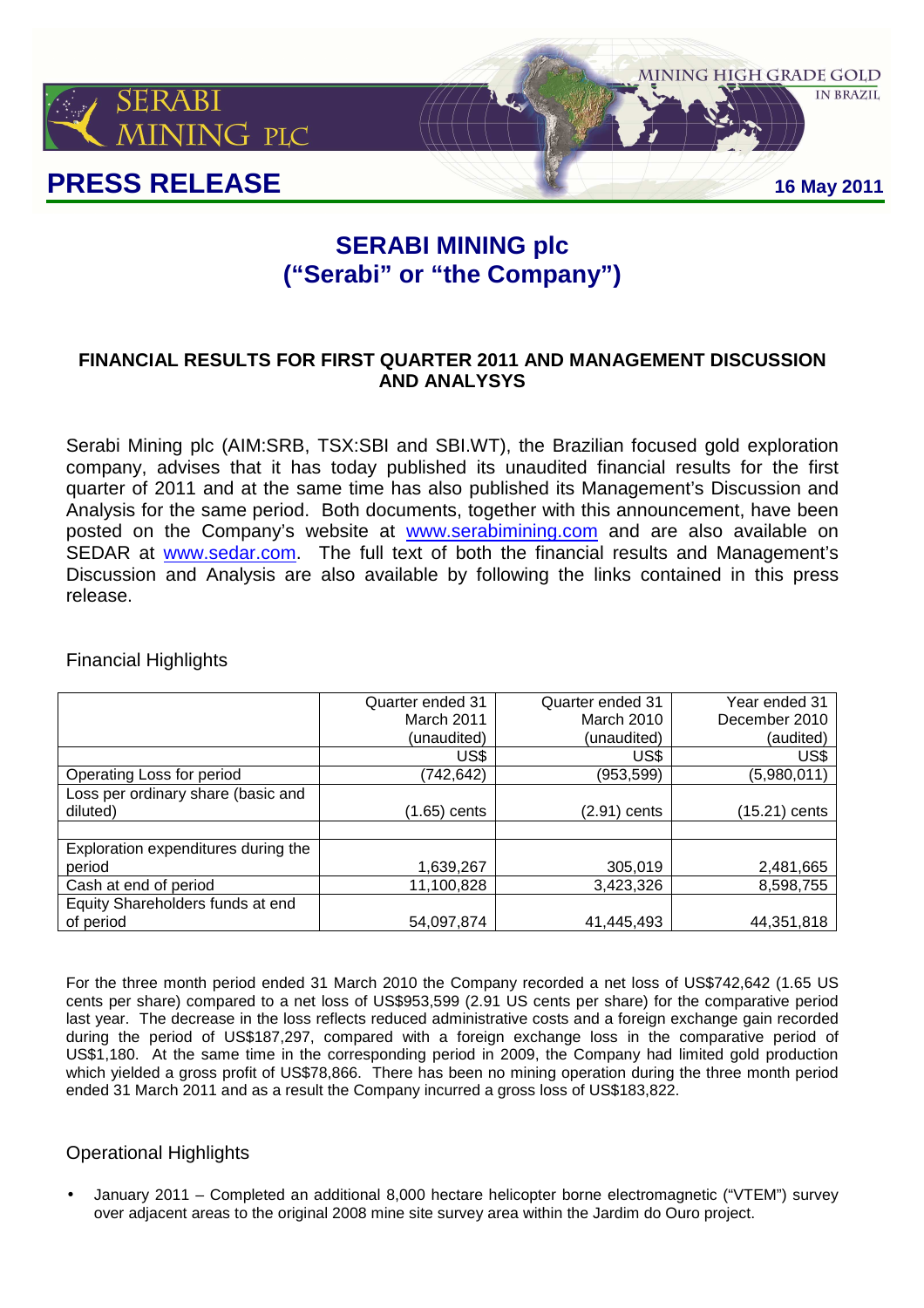- February 2011 The Company received the positive outcome of its appeal to the Instituto Brasileiro do Meio Ambiente e dos Recursos Naturais Renovaveis ("IBAMA") that the original penalty of Brazilian Reals 3,597,300 (~US\$2.2 million) was cancelled with immediate effect.
- February 2011 Positive geochemical results received from trenching over the Piaui drill target including 1 metre at 33.6 g/t and 3.2 metres at 16.1 g/t (see press release 22 February 2011 for all results).
- April 2011 Results received for the first five drill holes into the Piaui target indicated significant gold mineralization in all five holes including 1.93 metres at 22.86 g/t and 2.5 metres at 6.22 g/t (see press release 7 April 2011 for all results).

### Corporate Highlights

- Following the completion of a private placement of 10,070,000 Special Warrants on 2 December 2010, for gross proceeds of C\$5,538,500, the Company completed on 30 March 2011 an Initial Public Offering ("IPO") of 9,000,000 units in Canada at a price of C\$0.55 per share for gross proceeds of C\$4.95 million.
- Each of the 9,000,000 units were comprised of one ordinary share and one half warrant of one ordinary share purchase warrant of the Company, with each warrant being exercisable to acquire one Ordinary Share at an exercise price of C\$0.75 until 2 December 2012.
- The completion of the IPO and the listing of the Ordinary Shares and Warrants on the TSX on 30 March also resulted in the automatic exercise of the 10,070,000 previously issued special warrants of the Company in December 2010.
- The appointment on 30 March 2011 of Messrs Sean Harvey and Melvyn Williams and Dr Doug Jones as independent directors of the Company.

### **Outlook**

Serabi's short term strategy for the JDO Project (phase 1) to be followed for the next 6 months continues to focus on 'head-frame' exploration with the objective of discovering more Palito style deposits. In further detail this will involve:

- Continuing with the 8,100 metre discovery drilling programme into 9 high priority targets within 3km of the plant (2,700 metres of this programme had been drilled by the end of April)
- Follow-up ground geophysics (Induced Polarisation) on the remaining five VTEM geophysical anomalies located in the original 2008 airborne survey area (6,000 Ha) with the objective of generating further drill targets – this is planned to commence July 2011.
- Conduct a further 7,000 Ha airborne geophysical VTEM survey over further JDO tenements (an 8,000 Ha survey was completed in January 2011 and results from which are expected later in May 2011).
- Follow-up ground geophysics (Induced Polarisation) on the January 2011 8,000 Ha airborne geophysical VTEM survey area.
- Commencing a thorough mine-site deep geochemistry Geochemical/Trenching/Auger program.
- The initial phase one of the exploration budget is in the region of US\$8 million and is aimed to investigate the mine site targets as well as some of the immediate surrounding tenements (within 20km of the operation).

Link to Management Discussion and Analysis - http://www.serabimining.com/documents/486.pdf

Link to Q1 Financial Results - http://www.serabimining.com/documents/485.pdf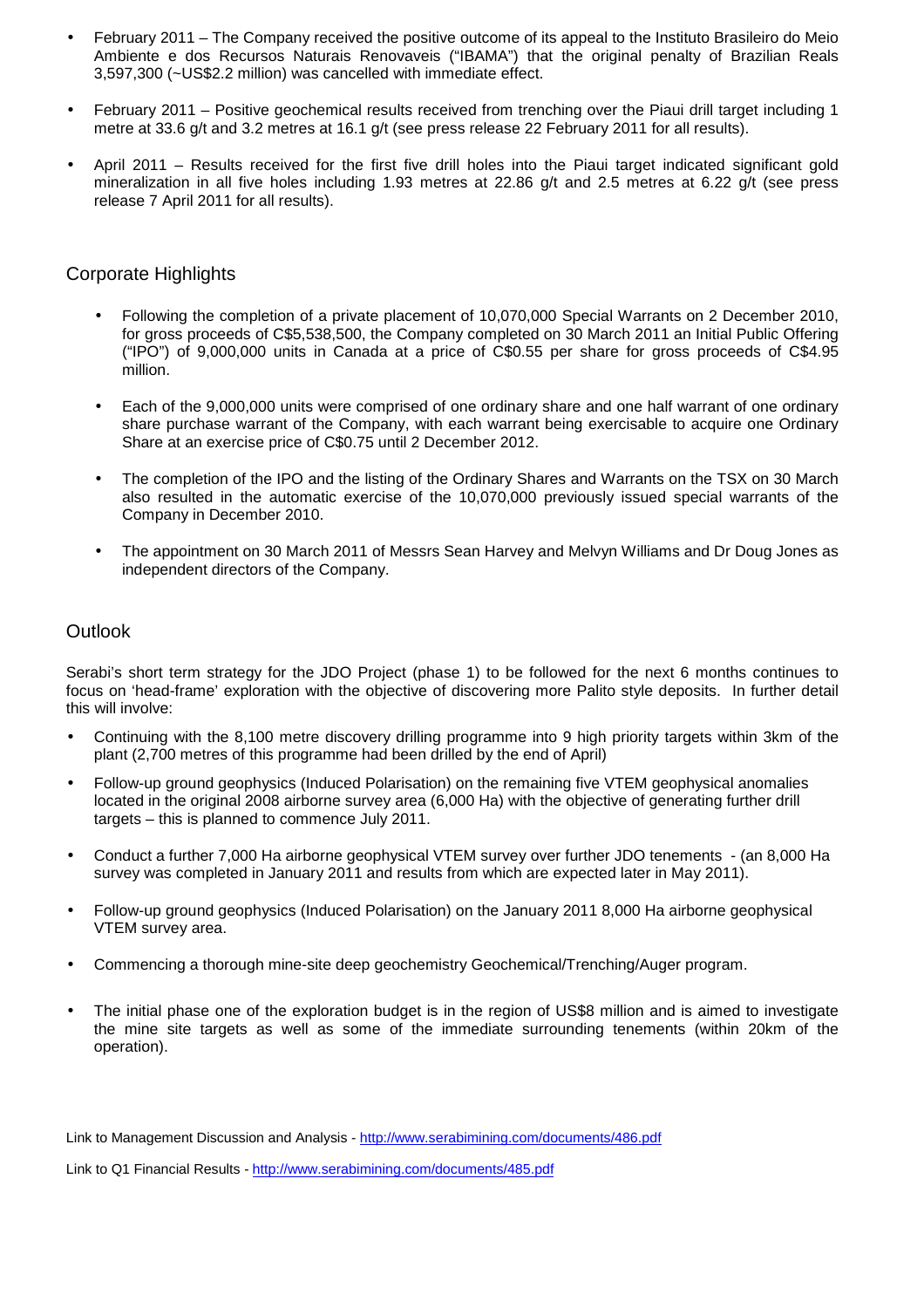#### **SERABI MINING PLC Condensed Consolidated Statements of Comprehensive Income**

|                                                                     | For the             | For the      | For the       |
|---------------------------------------------------------------------|---------------------|--------------|---------------|
|                                                                     | <b>Three months</b> | Three months | year          |
|                                                                     | ended               | ended        | ended         |
|                                                                     | 31 March            | 31 March     | 31 December   |
|                                                                     | 2011                | 2010         | 2010          |
| (expressed in US\$)                                                 | (unaudited)         | (unaudited)  | (audited)     |
| <b>CONTINUING OPERATIONS</b>                                        |                     |              |               |
| <b>Revenue</b>                                                      |                     | 840,639      | 1,229,551     |
| Operating expenses                                                  | (183, 822)          | (761, 773)   | (2, 416, 746) |
| Gross (loss)/profit                                                 | (183, 822)          | 78,866       | (1, 187, 195) |
| Administration expenses                                             | (124, 946)          | (397, 634)   | (2,266,912)   |
| Option costs                                                        | (30, 571)           | (25, 102)    | (103, 876)    |
| Loss on asset disposals                                             | (13, 515)           | (54, 568)    | (124, 179)    |
| Depreciation of plant and equipment                                 | (567, 336)          | (509, 949)   | (2, 112, 445) |
| <b>Operating loss</b>                                               | (920, 190)          | (908, 387)   | (5,794,607)   |
| Foreign exchange gain/ (loss)                                       | 187,297             | (1, 180)     | (27, 396)     |
| Finance costs                                                       | (22, 152)           | (44, 032)    | (187, 912)    |
| Investment income                                                   | 12,403              |              | 29,904        |
| Loss before taxation                                                | (742, 642)          | (953, 599)   | (5,980,011)   |
| Income tax expense                                                  |                     |              |               |
| Loss for the period from continuing<br>operations <sup>(1)(2)</sup> | (742, 642)          | (953, 599)   | (5,980,011)   |
| Other comprehensive income (net of tax)                             |                     |              |               |
| Exchange differences on translating foreign<br>operations           | 943,210             | (835, 842)   | 1,613,011     |
| Total comprehensive income/(loss) for the<br>period <sup>(2)</sup>  | 200,568             | (1,789,441)  | (4,367,000)   |
| Loss per ordinary share (basic and diluted) <sup>(1)</sup>          | (1.65c)             | (2.91c)      | (15.21c)      |
|                                                                     |                     |              |               |

(1) All revenue and expenses arise from continuing operations.

(2) The Group has no non-controlling interests and all income / (losses) are attributable to the equity holders of the Parent Company.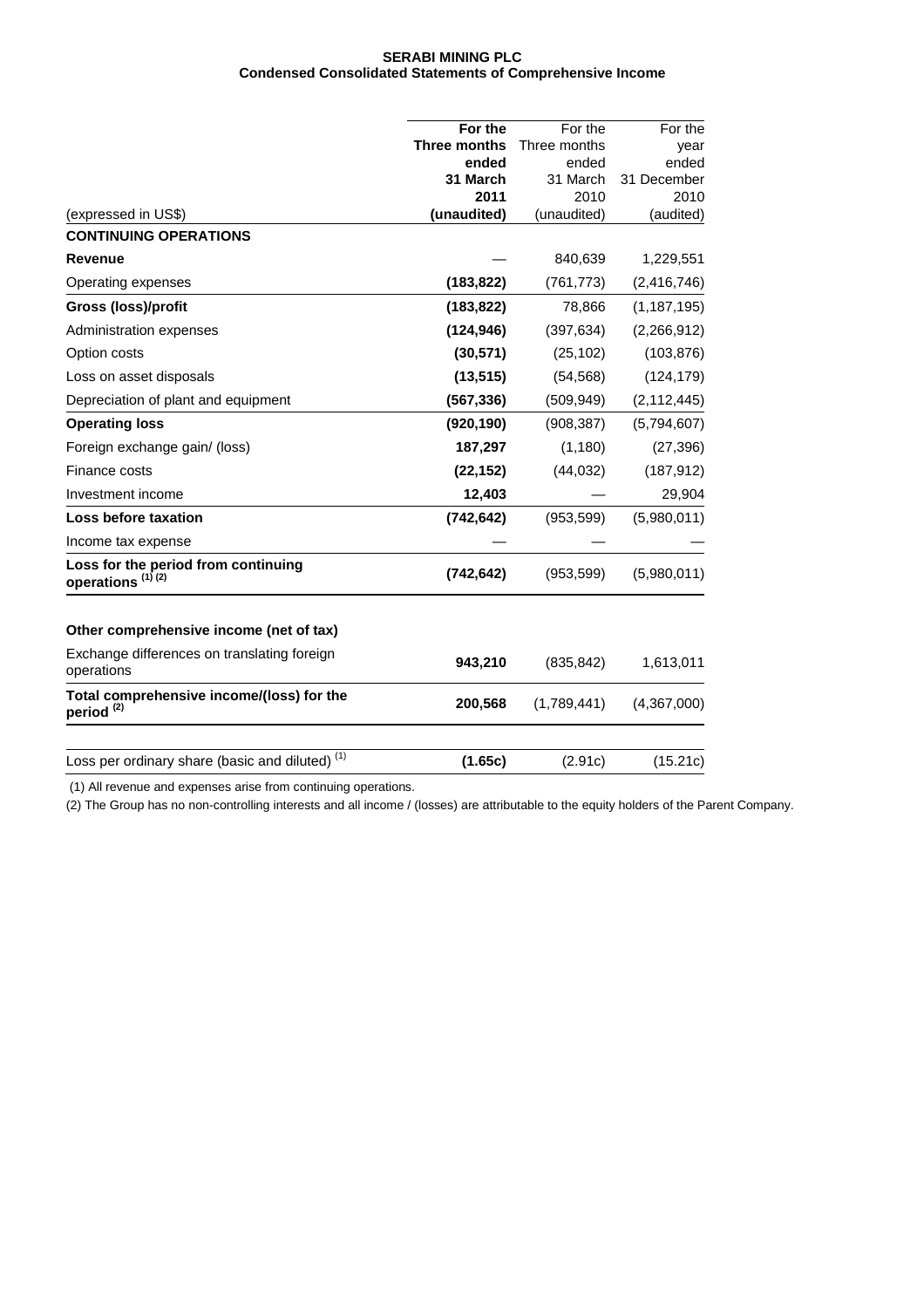#### **SERABI MINING PLC Condensed Consolidated Balance Sheets**

|                                              | As at            | As at            | As at               |
|----------------------------------------------|------------------|------------------|---------------------|
|                                              | 31 March<br>2011 | 31 March<br>2010 | 31 December<br>2010 |
| (expressed in US\$)                          | (unaudited)      | (unaudited)      | (audited)           |
| <b>Non-current assets</b>                    |                  |                  |                     |
| Development and deferred exploration         |                  |                  |                     |
| costs                                        | 11,679,390       | 7,058,548        | 9,797,406           |
| Property, plant and equipment                | 34,088,905       | 33,917,842       | 33,951,140          |
| Total non-current assets                     | 45,768,295       | 40,976,390       | 43,748,546          |
| <b>Current assets</b>                        |                  |                  |                     |
| Inventories                                  | 1,488,737        | 1,460,550        | 1,417,804           |
| Trade and other receivables                  | 168,419          | 156,494          | 96,143              |
| Prepayments and accrued income               | 1,175,068        | 1,249,760        | 1,061,945           |
| Cash at bank and cash equivalents            | 11,100,828       | 3,423,326        | 8,598,755           |
| <b>Total current assets</b>                  | 13,933,052       | 6,290,130        | 11,174,647          |
| <b>Current liabilities</b>                   |                  |                  |                     |
| Trade and other payables                     | 3,282,582        | 3,595,567        | 3,147,258           |
| Accruals                                     | 313,577          | 83,752           | 174,348             |
| Interest bearing liabilities                 |                  | 31,285           |                     |
| Special warrants                             |                  |                  | 5,059,995           |
| <b>Total current liabilities</b>             | 3,596,159        | 3,710,604        | 8,381,601           |
| Net current assets                           | 10,336,893       | 2,579,526        | 2,793,046           |
| <b>Total assets less current liabilities</b> | 56,105,188       | 43,555,916       | 46,541,592          |
| <b>Non-current liabilities</b>               |                  |                  |                     |
| Trade and other payables                     | 340,174          | 496,103          | 552,027             |
| Provisions                                   | 1,396,249        | 1,367,225        | 1,388,571           |
| Interest bearing liabilities                 | 270,891          | 247,095          | 249,176             |
| <b>Total non-current liabilities</b>         | 2,007,314        | 2,110,423        | 2,189,774           |
| <b>Net assets</b>                            | 54,097,874       | 41,445,493       | 44,351,818          |
|                                              |                  |                  |                     |
| <b>Equity</b>                                |                  |                  |                     |
| Share capital                                | 29,291,551       | 26,848,814       | 27,752,834          |
| Share premium                                | 48,282,042       | 36,268,991       | 40,754,032          |
| Option reserve                               | 1,686,032        | 1,553,661        | 1,648,484           |
| Other reserves                               | 702,095          | 260,882          | 260,882             |
| <b>Translation reserve</b>                   | 4,825,378        | 1,433,315        | 3,882,168           |
| <b>Accumulated loss</b>                      | (30, 689, 224)   | (24, 920, 170)   | (29, 946, 582)      |
| Equity shareholders' funds                   | 54,097,874       | 41,445,493       | 44,351,818          |

The interim financial information has not been audited and does not constitute statutory accounts as defined in Section 434 of the Companies Act 2006. Whilst the financial information included in this announcement has been compiled in accordance with International Financial Reporting Standards ("IFRS") this announcement itself does not contain sufficient financial information to comply with IFRS. The Group statutory accounts for the year ended 31 December 2010, prepared under IFRS as adopted in the EU and with IFRS and their interpretations adopted by the International Accounting Standards Board have been filed with the Registrar of Companies. The auditors' report on these accounts was unqualified but did contain an Emphasis of Matter with respect to the ability of the Company and the Group regarding the future availability of project finance. The auditors' report did not contain a statement under Section 498 (2) or 498 (3) of the Companies Act 2006.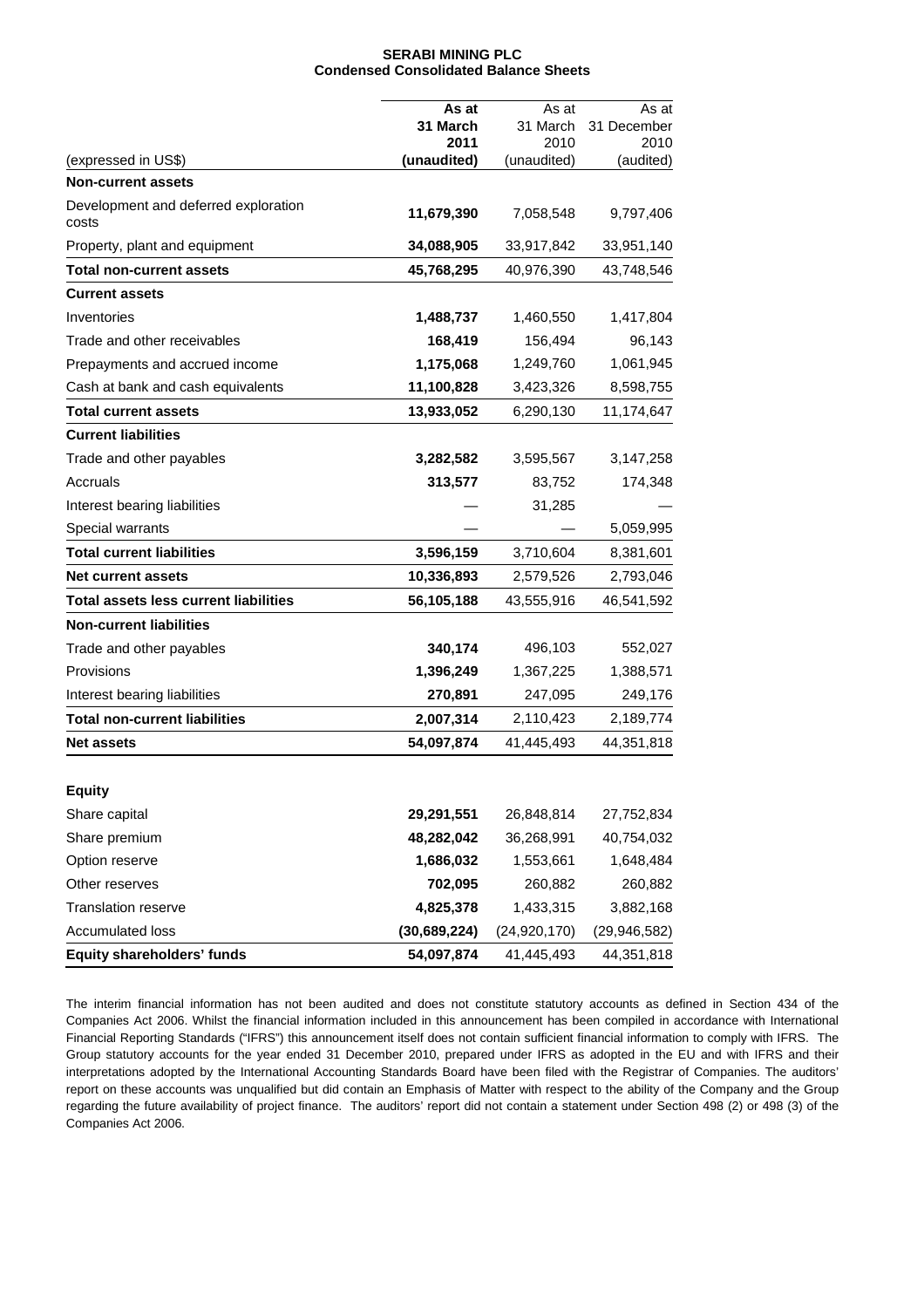#### **SERABI MINING PLC Condensed Consolidated Cash Flow Statements**

|                                                                         | For the          | For the          | For the             |
|-------------------------------------------------------------------------|------------------|------------------|---------------------|
|                                                                         | three months     | three months     | Year                |
|                                                                         | ended            | ended            | Ended               |
|                                                                         | 31 March<br>2011 | 31 March<br>2010 | 31 December<br>2010 |
| (expressed in US\$)                                                     | (unaudited)      | (unaudited)      | (audited)           |
| <b>Operating activities</b>                                             |                  |                  |                     |
| <b>Operating loss</b>                                                   | (920, 190)       | (908, 387)       | (5,794,607)         |
| Depreciation - plant, equipment and mining<br>properties                | 567,336          | 509,949          | 2,112,445           |
| Loss on sale of assets                                                  | 13,515           | 54,568           | 124,179             |
| Option costs                                                            | 30,571           | 25,102           | 103,876             |
| Interest paid                                                           | (10, 326)        | (34, 542)        | (149, 439)          |
| Foreign exchange loss                                                   | (48, 930)        | (1,460)          | (175, 671)          |
| <b>Changes in working capital</b>                                       |                  |                  |                     |
| (Increase) / decrease in inventories                                    | (37, 481)        | (17, 385)        | (95, 530)           |
| (Increase) / decrease in receivables, prepayments<br>and accrued income | (158, 356)       | 39,088           | 569,010             |
| (Decrease) / increase in payables, accruals and<br>provisions           | (11, 749)        | (75, 840)        | (631, 396)          |
| Net cash flow from operations                                           | (575, 610)       | (408, 907)       | (3,937,133)         |
| <b>Investing activities</b><br>Proceeds from sale of fixed assets       | 40,642           | 106,851          | 501,209             |
| Purchase of property, plant and equipment                               | (27, 383)        |                  | (7, 225)            |
| Exploration and development expenditure                                 | (1,639,267)      | (305, 019)       | (2,481,665)         |
| Interest received                                                       | 12,403           |                  | 29,904              |
| Net cash outflow on investing activities                                | (1,613,605)      | (198, 168)       | (1, 957, 777)       |
|                                                                         |                  |                  |                     |
| <b>Financing activities</b>                                             |                  |                  |                     |
| Issue of ordinary share capital                                         | 4,961,179        |                  | 5,424,120           |
| Issue of warrants                                                       | 208,229          |                  |                     |
| Issue of special warrants                                               |                  |                  | 5,453,761           |
| Capital element of finance lease payments                               |                  | (46, 052)        | (79, 303)           |
| Payment of share issue costs                                            | (706, 564)       |                  | (35,059)            |
| Payment of special warrant issue costs                                  | (14,900)         |                  | (393, 765)          |
| Net cash inflow/(outflow) from financing activities                     | 4,447,944        | (46, 052)        | 10,369,754          |
| Net increase/(decrease) in cash and cash<br>equivalents                 | 2,258,729        | (653, 127)       | 4,474,844           |
| Cash and cash equivalents at beginning of period                        | 8,598,754        | 4,081,882        | 4,081,882           |
| Exchange difference on cash                                             | 243,345          | (5, 429)         | 42,029              |
| Cash and cash equivalents at end of period                              | 11,100,828       | 3,423,326        | 8,598,755           |

# **Enquiries:**

**Serabi Mining plc Michael Hodgson** Tel: 020 7246 6830<br>Chief Executive Mobile: 07799 4736

Mobile: 07799 473621

**Clive Line** Tel: 020 7246 6830<br>
Finance Director Mobile: 07710 1516 Mobile: 07710 151692